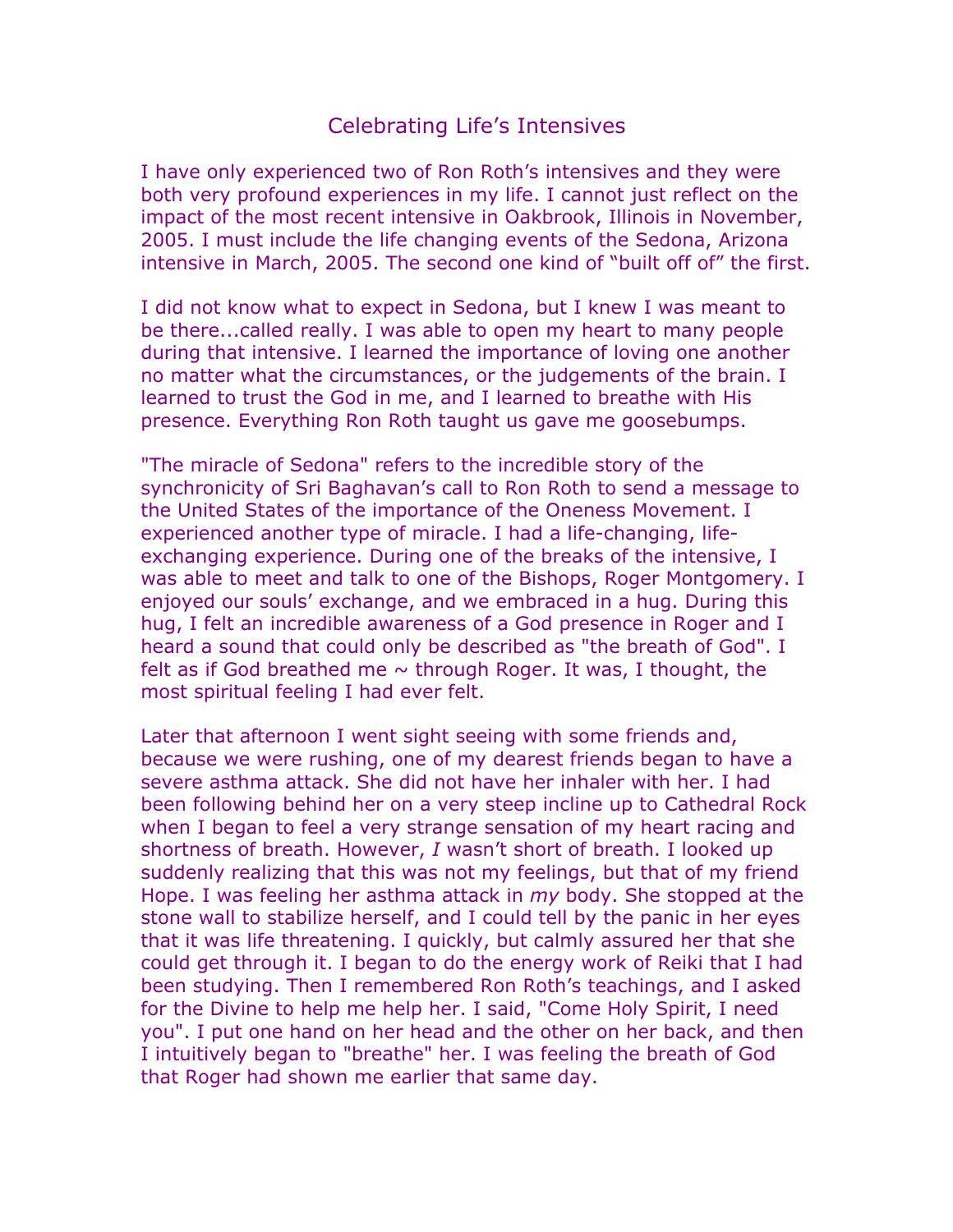I found my body breathing and pulsing at the same rushed pace as hers, and then I began to breathe in a miraculous way that instantly, and simultaneously, changed both of our breathing to longer, deeper, calmer breaths. Our heart rates began to slow to a normal rate. This only lasted a few long, pure moments, but it gave her the ability to catch her breath, stabilize it, and breathe what she later called "the best air of her life". I felt like the gift of God's breath came through me to help her. I was, and will always be, eternally grateful. I learned how to let my heart and soul take over and become a vessel for God's work, and to not allow my mind to get in the way of that work. There were many experiences that weekend that will forever change who I am. I thought receiving the seed of enlightenment from Sri Rani would be the highlight of my life. I felt very honored to have been one of the many attendees to receive this gift. I felt tremendous love for everyone I saw after that intensive and was able to stay in that state of love much more than ever. I was not quite in my earthly body for a few weeks. I still feel very connected to Sedona. "Come Holy Spirit" is now my mantra. It gives me chills and tears every time I say it, sing it, or hear it. I see it as invoking the holy spirit from within me, not calling out to an outside force. It wakes up every cell of my body.

When I got to my 2nd intensive this past November, I really thought I had already received my gifts, and that I was going to just "tune in" more completely and continue to learn from my spiritual teacher, Ron Roth. I had yet another profound experience at this last intensive. Receiving the hands on Deeksha from Roger Montgomery, the Smarana Deeksha from Ron Roth, and the distant Deeksha from the video showing Sri Bhagavan and Sri Amma really brought me to a new and higher level of awareness, aliveness, and love.

During the reading of the message from Sri Bhagavan by his son, Krishnaji, I began to get a tremendous headache in my frontal lobes. I also started to get very sleepy. I had to catch myself from slinking down into my chair. I thought it would be disrespectful to nod off during such an important message. I know now that I was reacting to the Deeksha in those words. I continued to have a headache off and on during that weekend. Each time I noticed that tolerable pain it seemed as if I were being tuned into an inner knowledge. It was the first time I have been grateful for a headache. Knowing what it was, and where it came from helped me to surrender to it, and let it work. I believe our bodies can be like a tuning fork  $\sim$  or a kind of musical pipe, and every time we learn, feel, or hear something that resonates in us, we tune that inner musical pipe or vessel to a higher vibration.